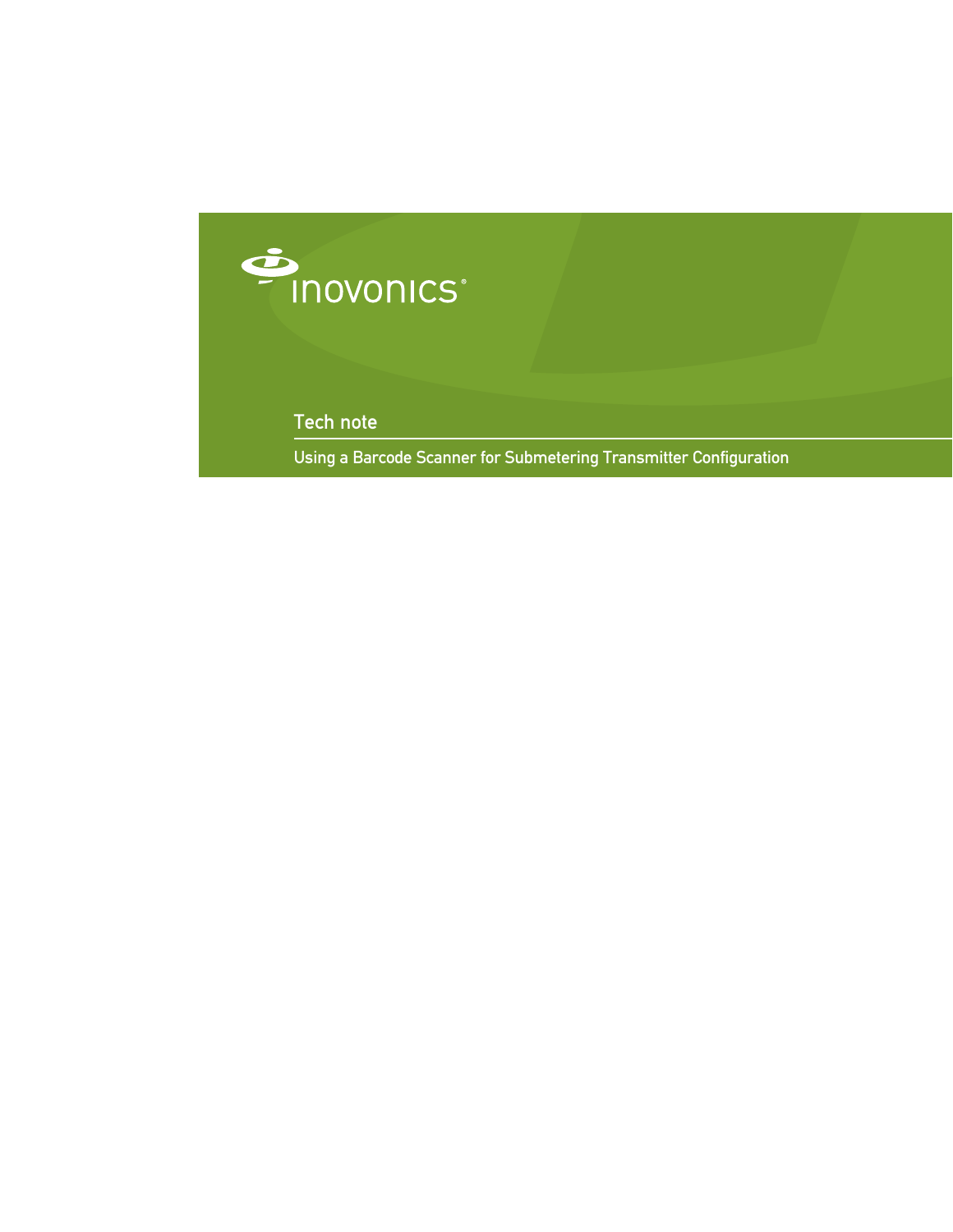This document provides details for submetering customers interested in speeding the configuration process by scanning submetering transmitter IDs (TXIDs) into the TapWatch application, either by directly scanning the TXIDs directly into the TXID field under the Add Units function, or into an Excel spreadsheet if using Export/Import function. In addition to speeding configuration, field personnel can visually verify the TXID without having to open the transmitter case.

## **Scanning Submetering Transmitter TXIDs**

*The labels are hinged to allow for opening of the case, and are intended to remain on the product indefinitely so that the front covers especially those with customer added labels or markings remain with the correct back cover and printed circuit board.* 

Inovonics submetering transmitters include a hinge label with registration information.

Each label contains:

- The model number.
- The ten digit TXID in human readable form.
- 2D barcode



**Figure 1** Inovonics submetering transmitter hinge label

Installer and field technicians can scan the barcode directly into TapWatch using any 2D barcode scanner. Users can either connect the scanner to a PC or laptop, or to a mobile device with the appropriate female USB adapter. Inovonics suggests the following 2D barcode scanners:

- Elekele PDF417 handheld wired USB port barcode reader.
- Motorola DS4308, standard resolution model.
- Datalogic PD9530-HPE.

Referring to the barcode scanner manufacturer's manual and the *TapWatch User Manual*:

- **1.** Connect an approved barcode scanner to your personal computer.
- **2.** Configure the scanner to add a line feed after each barcode scan per the barcode scanner manufacturer's manual.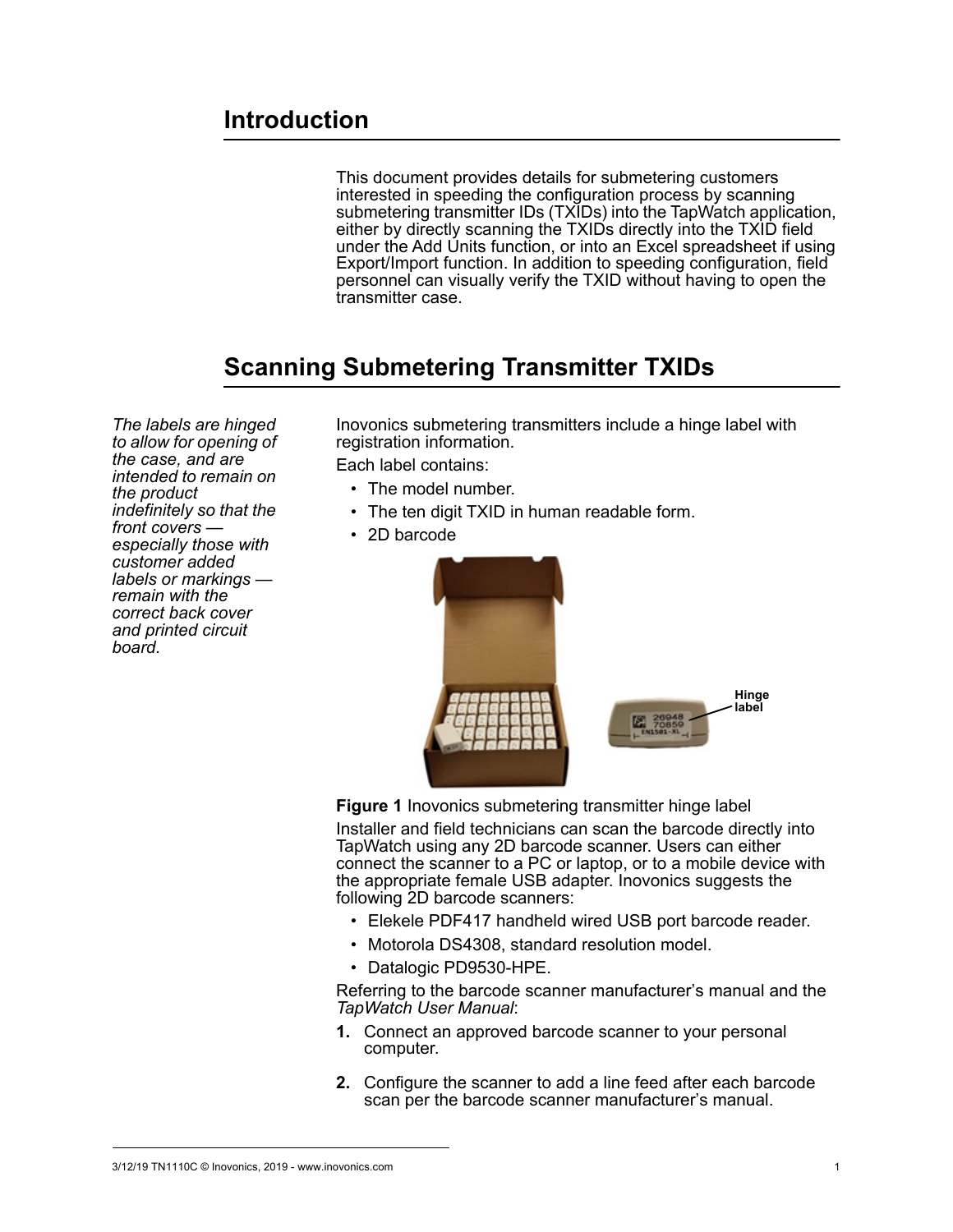- **3.** Create a site in the TapWatch application per the *TapWatch User Manual*.
- **4.** Add all of the site's buildings in the TapWatch application.
- **5.** Add the repeaters, entering the repeater TXID's manually in the TapWatch application per the *TapWatch User Manual*.
- **6.** Add units to the first building per the *TapWatch User Manual*.

At this point you can either scan the TXIDs directly into the TXID field under the Add Units function, or into an Excel spreadsheet if using Export/Import function.

## **To Scan the TXIDs using the Add Units Function**

- **1.** In the Add Units function, make sure your cursor is in the TXID field.
- **2.** Scan the transmitter's 2D barcode.
- **3.** Complete entering the transmitter's information per the "Add a Unit" section of the TapWatch Application User Manual.
- **4.** Repeat for as many units as needed.
- **5.** Ensure that the TXIDs are associated with their correct units.

## **To Scan the TXIDs using the Export/Import Function**

- **1.** Export the site, creating an Microsoft Excel® spreadsheet in the correct format.
- **2.** On the Meters\_Transmitters tab of the spreadsheet, fill in the unit names under each building, leaving the Transmitter  $TXID$ column cells blank.
- **3.** Label each transmitter with the building/unit to which it will be installed.
	- This can be done while the transmitters are still in the bulk pack boxes.
- **4.** Place the cursor on the Transmitter TXID cell for the first unit.
- <span id="page-2-0"></span>**5.** Scan the barcode of that transmitter.
	- The scanner will populate the spreadsheet cell with the TXID number, and the cursor will advance to the next unit.
- **6.** Repeat step [5.](#page-2-0) until all transmitters have been scanned.
- **7.** Ensure that the TXIDs are associated with their correct units.
- **8.** Save and close the spreadsheet.
- **9.** Import the spreadsheet into the TapWatch application per the *TapWatch Application User Manual*.